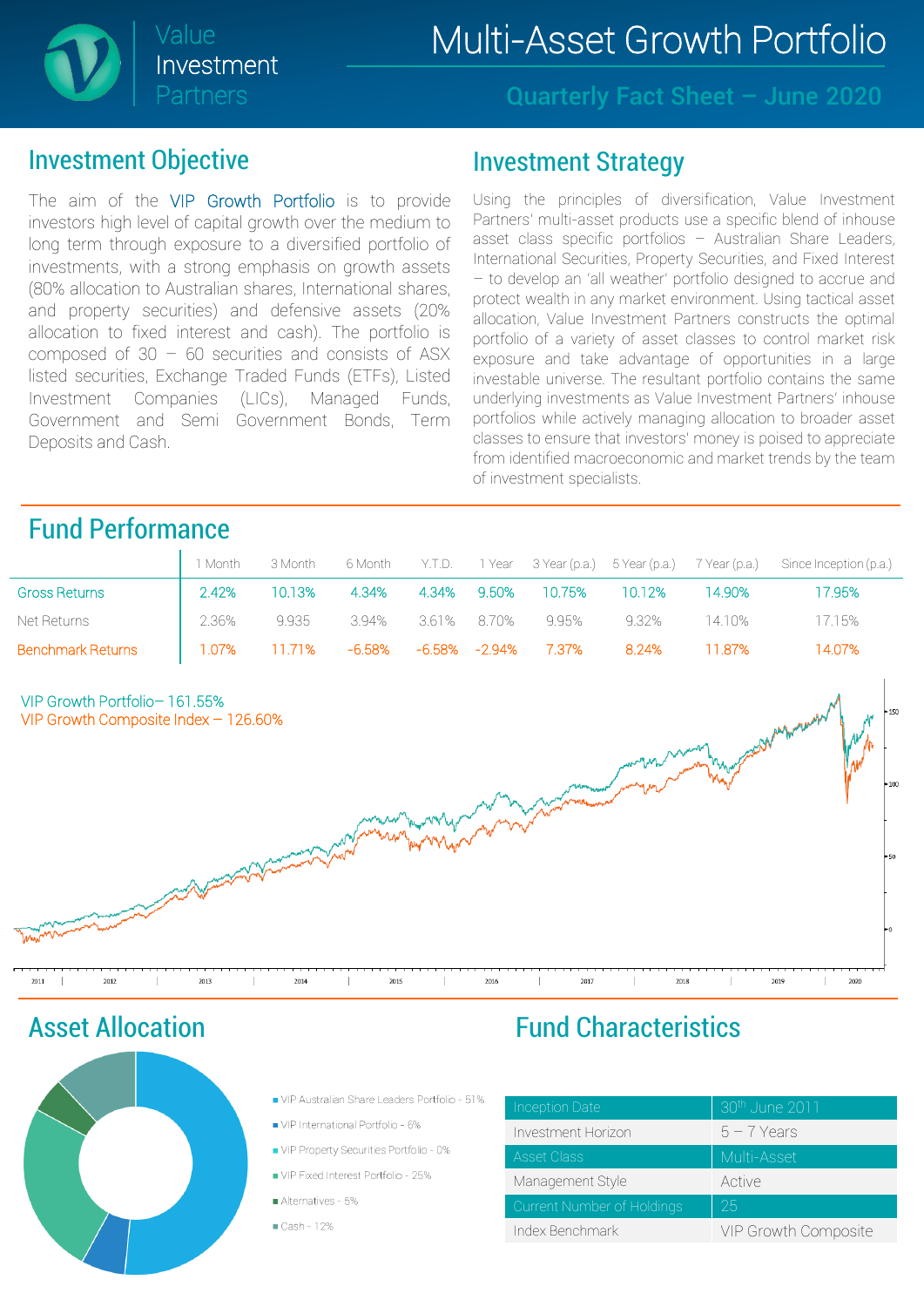

#### Quarterly Fact Sheet – June 2020

### Market Commentary

The second quarter of this year saw Australian equities rapidly recover from the pandemic induced lows of March with the ASX 200 index closing up 14.12% as optimism flooded the market on a 'V-Shaped' economic recovery and the increased hopes of a COVID-19 vaccine emerging from pharmaceutical companies and the world's most prestigious universities and institutions. Our portfolio allocation was heavily defensive being overweight staples, utilities, and healthcare, but our exposure to large top 50 companies saw material gains as the market became risk-on into companies where liquidity and solvency issues are less concerning. There were also a few additions to the portfolio that took advantage of heavily suppressed prices of companies that have been directly affected by the shutdowns where the portfolio was able to generate excess returns.

After being some of the most directly effected assets from the shutdowns particularly commercial and retail property the broad listed property market has seen a significant return of 21.05% with the return to work and the re-opening of many retailers contributing to a reassessment of how effected rents will be for these properties. The portfolio was overweight both industrial property and commercial which meant we did experience the downside within our commercial exposure but throughout the quarter we have sold off a portion of our commercial property allocation to bolster the more defensive industrial exposure. Looking forward we expected industrial property to outperform of overall economic thematic support those types of assets as consumer behaviour changes with an increased use of online shopping and home delivery services, warehouses and data centres provided by industrial property REIT's will experience low vacancies and increased rental yields.

With the likes of Facebook, Amazon, Apple, Google, Netflix, and other internet-based consumer companies benefiting from the living and working from home dynamics with the inability to connect to people in person or shop in a physical store, the Nasdaq 100 Index has grown 14.79% over the quarter. Further large pharmaceutical and healthcare companies experiencing significant tailwinds as the health-crisis response relies heavily on private hospitals and healthcare companies filling the gaps of the public sector response. Valuations are high and the underlying economic conditions of many of these companies are very weak with long recovery horizons, but the market has been increasingly bullish within sectors that used to be considered growth, such as technology and healthcare. That said, the current climate has shown noteworthy defensive characteristics leading to revaluations with lower expected return trade-offs for risk.

As the market became more risk-on and the QE programs of central banks well anticipated and in many cases well underway, there was lower returns during this month for bonds and credit as the supporting 'flight to security' themes and lowering yields that propelled fixed interest markets through the first quarter of this month waned. The portfolio over this quarter have been repositioned to have a higher exposure to the credit market and as well targeting Australian government bonds within our bond allocation through both ETF's and the JCB Active bond fund to benefit from projected returns in Australian government bond over other G10 countries. Debt capital markets should continue to be supported by uncertainty in markets and will act as an essential aspect of portfolio construction for capital protection in highly volatile equity markets over the net 12-18 months.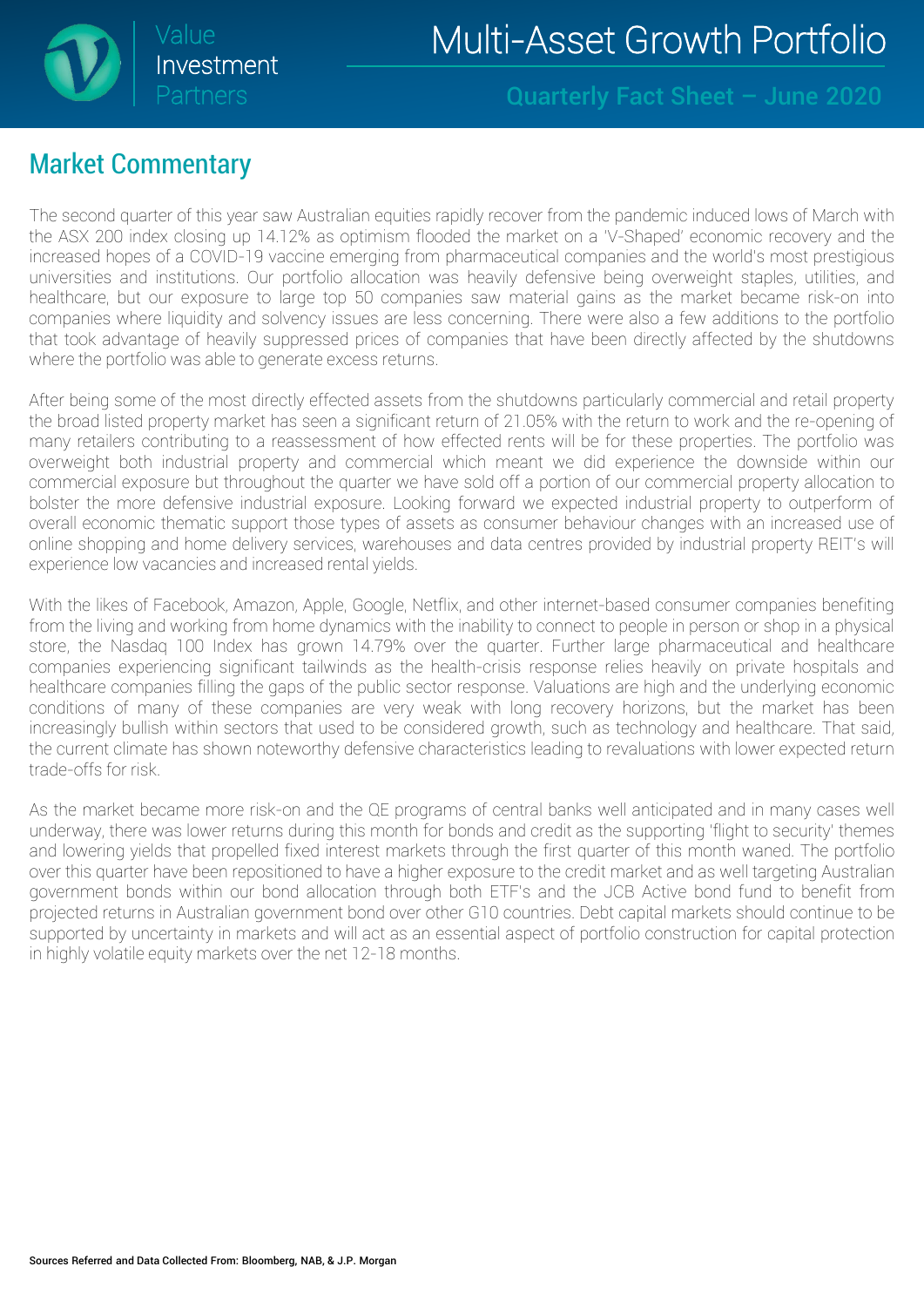

#### Quarterly Fact Sheet – June 2020

### 3 Month Asset Class Performance Current Sector Allocation





- Communication Services 0%
- Consumer Discretionary 4.25%
- Consumer Staples 4.90%
- Energy 1.37%
- Financials 7 75%
- Healthcare 5.80%
- Industrials 1.98%
- Information Technology 3.60%
- Materials 2.35%
- Real Estate 1,65%
- Utilities 1.55%

### 3 Month Holdings Performance 5 Year Risk/Return Profile







Source: Bloomberg

### Upside & Downside Capture Ratio

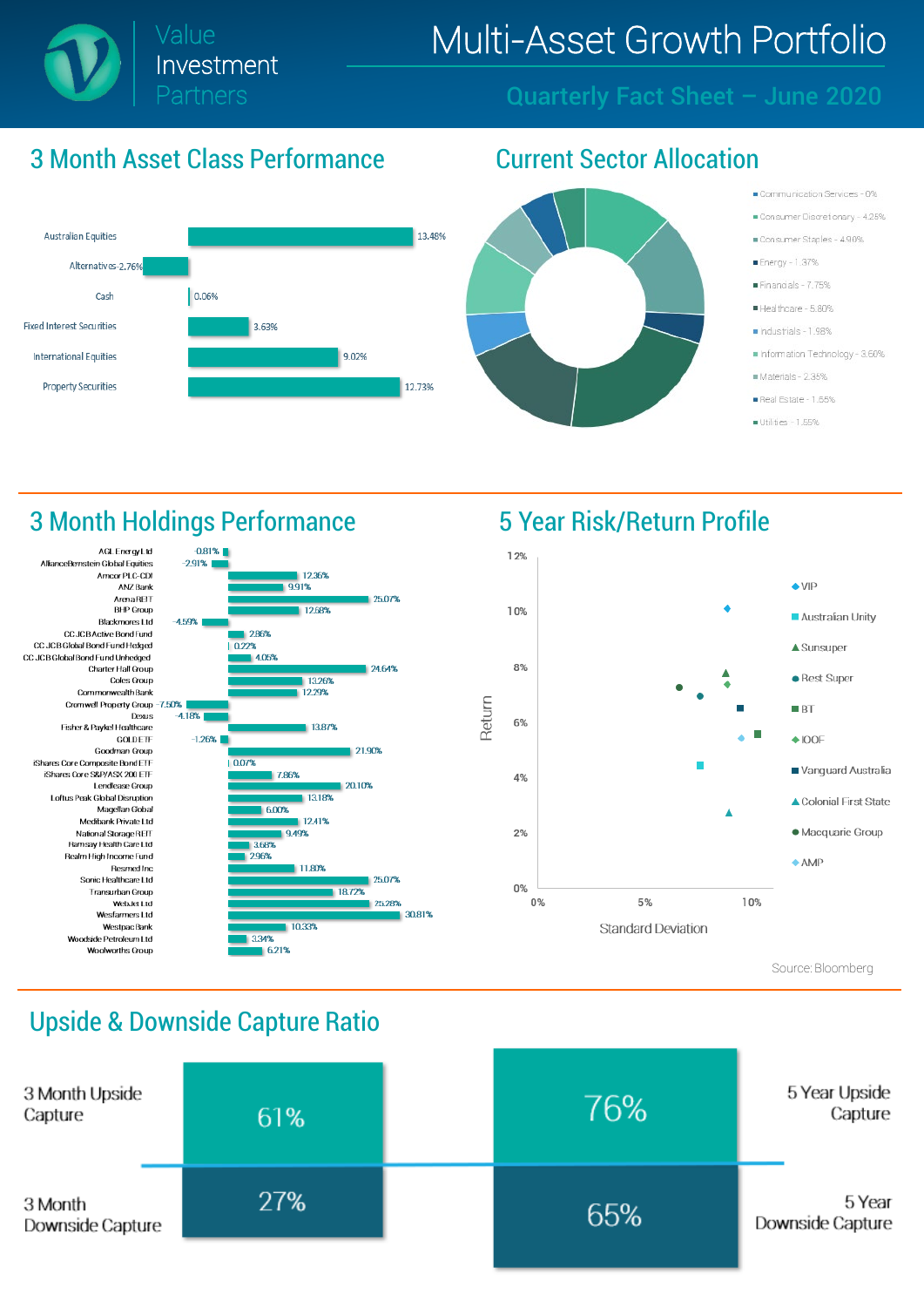Value Investment Partners

## Multi-Asset Growth Portfolio

Quarterly Fact Sheet – June 2020

### Australian Share Leaders Portfolio Performance



### 3 Month Holdings Performance **5 Year Risk/Return Profile**





#### Upside & Downside Capture Ratio Fund Characteristics



| Inception Date                      | 30th June 2011             |  |
|-------------------------------------|----------------------------|--|
| Investment Horizon                  | $5 - 7$ Years              |  |
| <b>Asset Class</b>                  | <b>Australian Equities</b> |  |
| Management Style                    | Active                     |  |
| Current Number of Holdings          | 19                         |  |
| Average Market Capitalisation       | \$38.50 Billion            |  |
| Index Benchmark                     | <b>ASX/S&amp;P 200</b>     |  |
| Index Average Market Capitalisation | \$10 Billion               |  |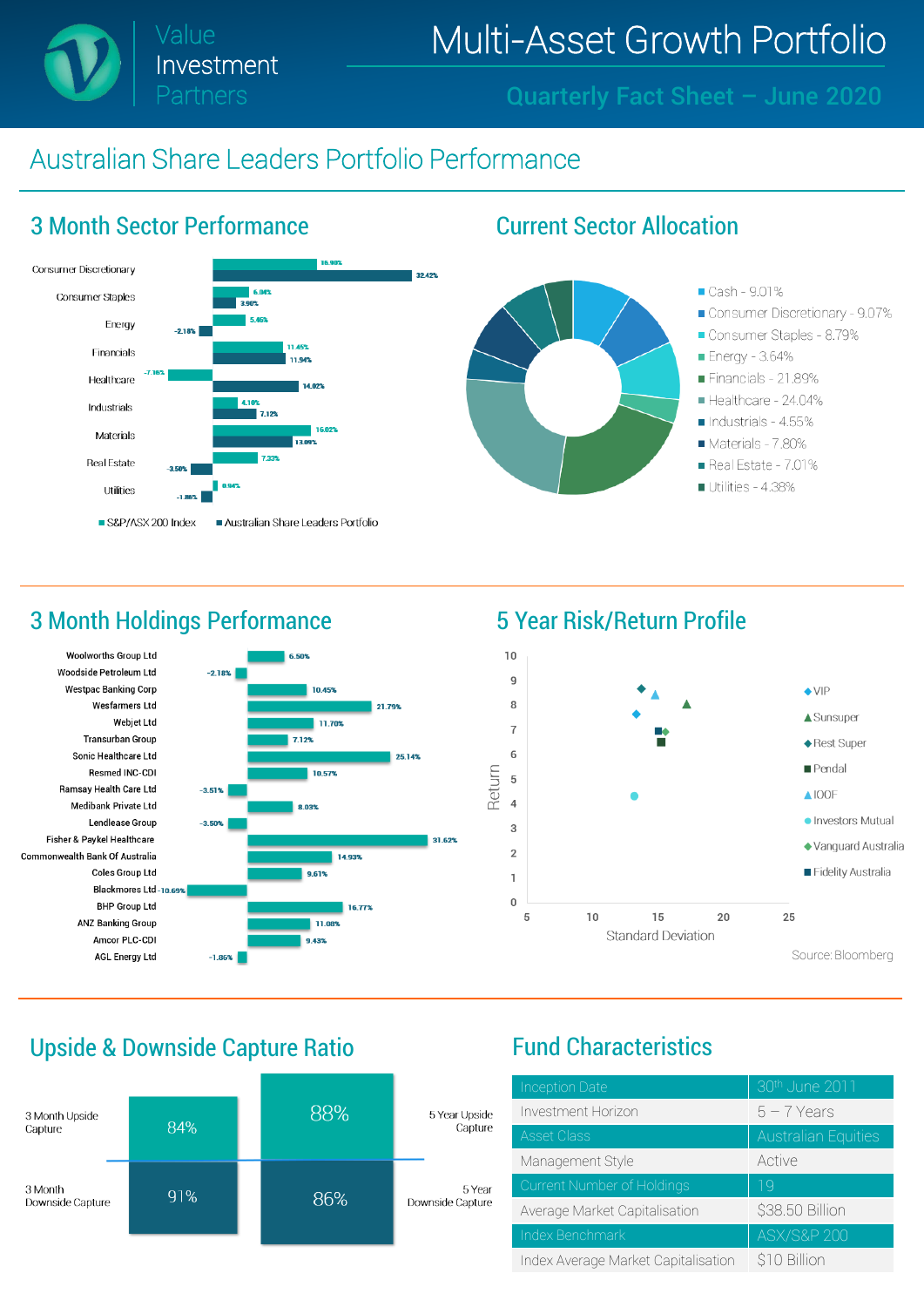# International Securities Portfolio Performance





Source: Bloomberg

## Upside & Downside Capture Ratio Fund Characteristics



| <b>Inception Date</b>               | 30th June 2011                 |  |  |
|-------------------------------------|--------------------------------|--|--|
| Investment Horizon                  | $5 - 7$ Years                  |  |  |
| <b>Asset Class</b>                  | <b>International Equities</b>  |  |  |
| Management Style                    | Active Long Only               |  |  |
| Current Number of Holdings          | 2                              |  |  |
| Index Benchmark                     | <b>MSCI World Ex Australia</b> |  |  |
| Index Average Market Capitalisation | \$28.70 Billion (USD)          |  |  |

### Current Sector Allocation 5 Year Risk/Return Profile



Investment Partners

Quarterly Fact Sheet – June 2020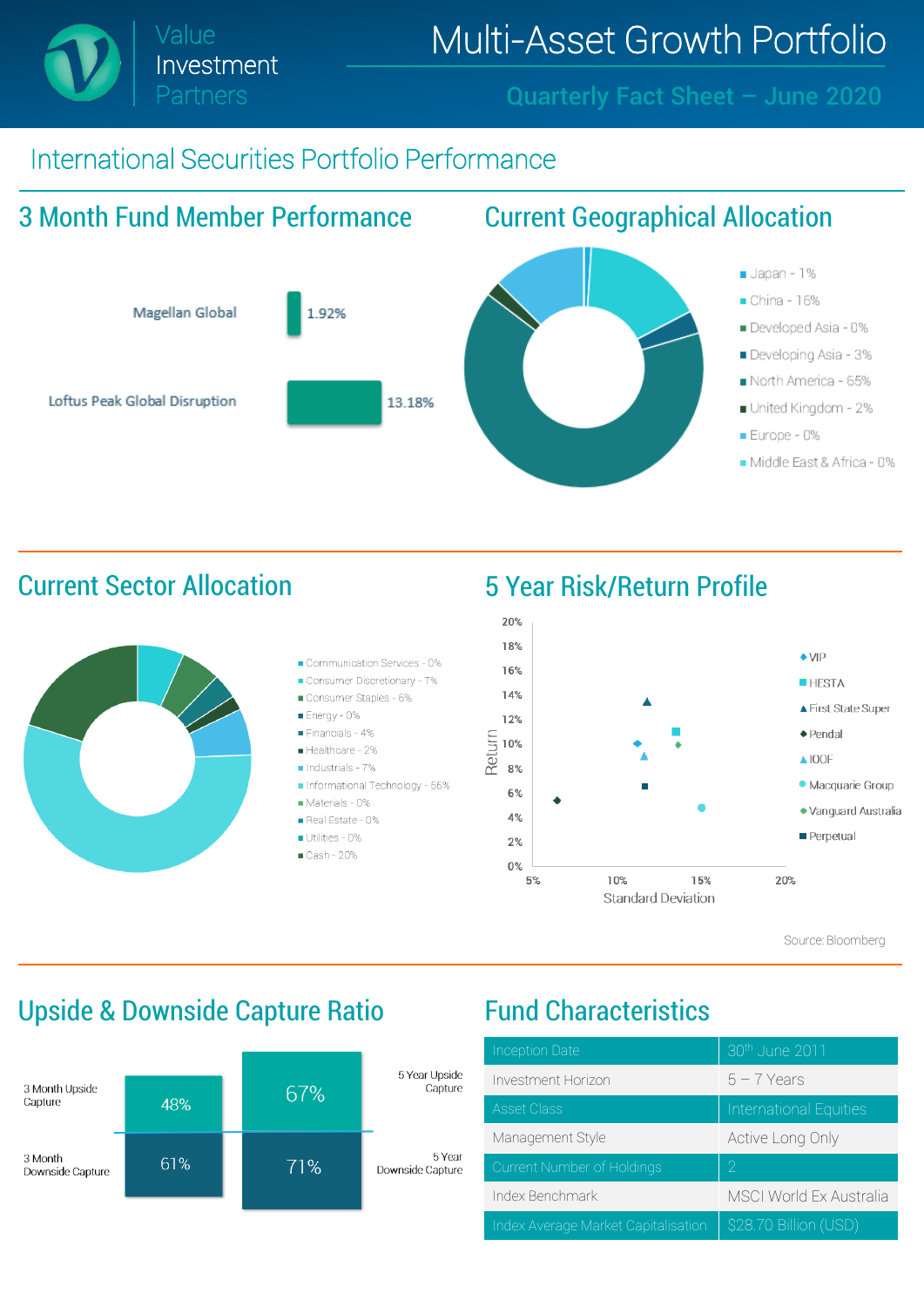Quarterly Fact Sheet – June 2020

## Property Securities Portfolio Performance

Investment

Partners



## Current Geographical Allocation 5 Year Risk/Return Profile





**Standard Deviation** 

## Upside & Downside Capture Ratio Fund Characteristics



| <b>Inception Date</b>               | 30th June 2011     |  |
|-------------------------------------|--------------------|--|
| Investment Horizon                  | $5 - 7$ Years      |  |
| <b>Asset Class</b>                  | A-REIT             |  |
| Management Style                    | Active             |  |
| Current Number of Holdings          | 6                  |  |
| Average Market Capitalisation       | \$7.73 Billion     |  |
| Index Benchmark                     | ASX/S&P 200 A-REIT |  |
| Index Average Market Capitalisation | \$6.55 Billion     |  |

Source: Bloomberg

#### **DISCLAIMER**

Value Investment Partners Pty Ltd is a Corporate Authorised Representative (Representative No.: 409849) ABN 72 149 815 707 of JRP Securities Pty Ltd, Australian Financial Services Licensee (AFSL 455657). This document has only and not as specific advice to any particular person. Any advice contained in this document is General Advice and does not take into account any person's investment objectives, financial situation and particular needs. advice, you should consider, with or without the assistance of a securities adviser, whether it is appropriate to your particular investment needs, objectives and financial circumstances. A Product Disclosure Statement and Statement of Advice. Although every effort has been made to verify the accuracy of the information contained in this document, JRP Securities Pty Ltd, its officers, employees and agents disclaim all liability (except for a error, inaccuracy in, or omission from the information contained in this document or any loss or damage suffered by any person directly or indirectly through relying on thisinformation.